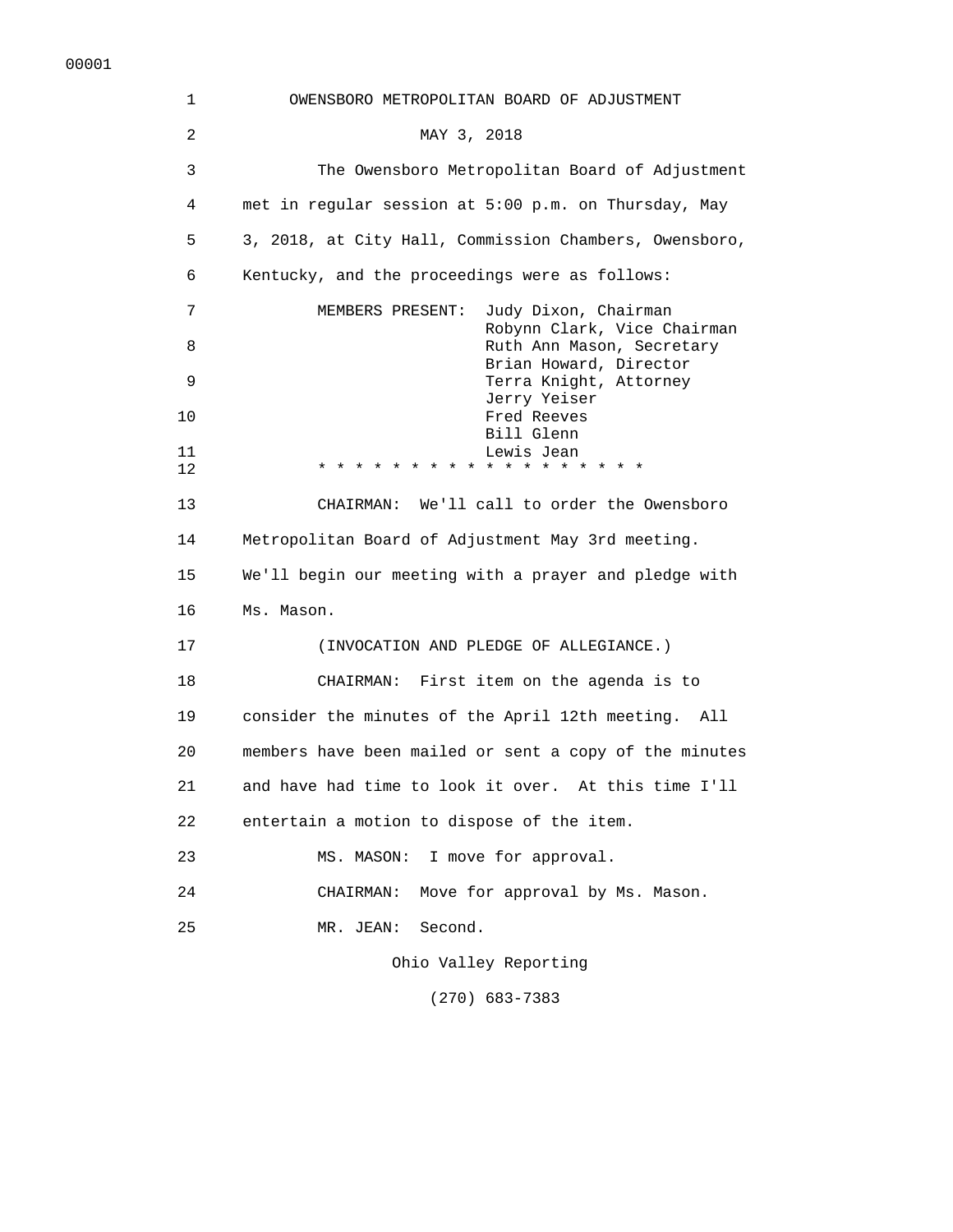| 1              | CHAIRMAN: Second by Mr. Jean. Any question                           |
|----------------|----------------------------------------------------------------------|
| $\overline{2}$ | on the motion?                                                       |
| 3              | (NO RESPONSE)                                                        |
| 4              | CHAIRMAN: All in favor raise your right hand.                        |
| 5              | (ALL BOARD MEMBERS PRESENT RESPONDED AYE.)                           |
| 6              | CHAIRMAN: Motion carries.                                            |
| 7              | First item on the agenda, Mr. Howard.                                |
| 8              |                                                                      |
| 9              | CONDITIONAL USE PERMIT                                               |
| 10<br>11       | ITEM 2<br>519 West Byers Avenue, zoned P-1 Professional/Service      |
|                | Consider request for a Conditional Use Permit in order               |
| 12             | to operate a child daycare in an existing church                     |
| 13             | building within a P-1 Professional Service Zoning<br>Classification. |
|                | Reference: Zoning Ordinance, Article 8, Section 8.2B3                |
| 14             | Applicant: Roots and Wings Childcare and Preschool                   |
| 15             | MS. KNIGHT: Please state your name for the                           |
| 16             | record.                                                              |
| 17             | MR. PEDLEY: Trey Pedley.                                             |
| 18             | (TREY PEDLEY SWORN BY ATTORNEY.)                                     |
| 19             | MR. PEDLEY: The subject property is currently                        |
| 20             | zoned P-1 Professional Service and is located where                  |
| 21             | Walnut Memorial Baptist Church operated.                             |
| 22             | The applicant is requesting a conditional use                        |
| 23             | permit in order to operate a child daycare facility                  |
| 24             | within the existing church facility.                                 |
| 25             | Directly across West Byers Avenue is a school                        |
|                | Ohio Valley Reporting                                                |
|                |                                                                      |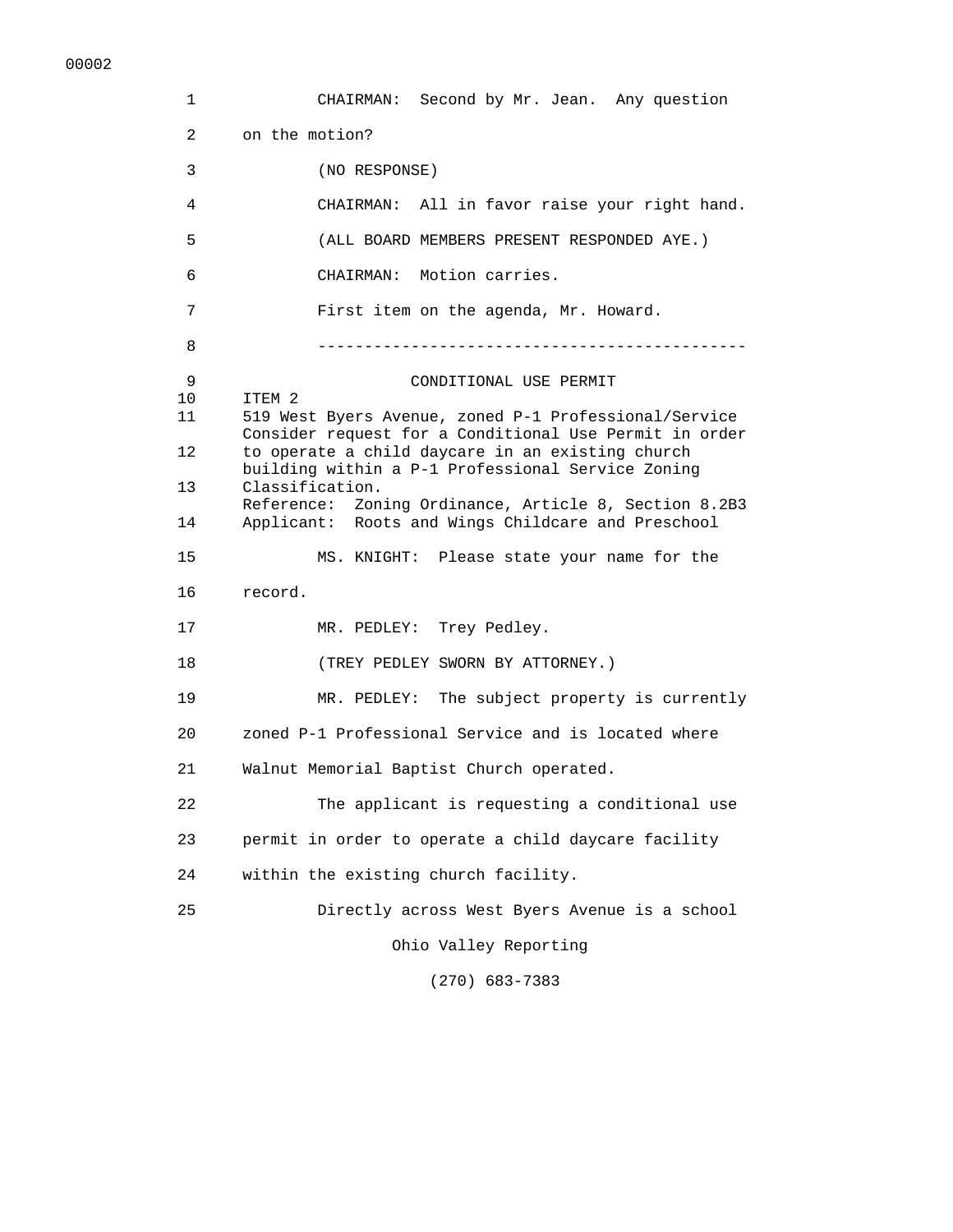1 that is zoned P-1 Professional Service. All other 2 surrounding properties are zoned R-1B Single-Family 3 Residential and R-1C Single-Family Residential; all of 4 which appear to be residential in nature.

 5 The Zoning Ordinance requires a minimum of 2 6 parking spaces plus an additional space for every 10 7 children. The submitted application indicates that 8 the proposed daycare will host an estimated 54 9 children which requires maintenance of 7 parking 10 spaces. Additionally, the church on site is required 11 to maintain 1 space per 5 seats; which, has a listed 12 300 seats and is required to maintain 60 parking 13 spaces. The site plan illustrates 243 parking spaces 14 at the existing site.

 15 In a P-1 zone perimeter landscaping is not 16 required; however, a 3-foot tall continuous element is 17 and 1 tree per 40 linear feet is required to be 18 maintained in locations of vehicular use area adjoins 19 the public right-of-way as shown on the submitted site 20 plan.

 21 If approved the applicant will be required to 22 maintain compliance with all applicable Zoning 23 Ordinance requirements including any conditions placed 24 on this application such as a necessity to obtain all 25 necessary building, electrical and HVAC permits,

Ohio Valley Reporting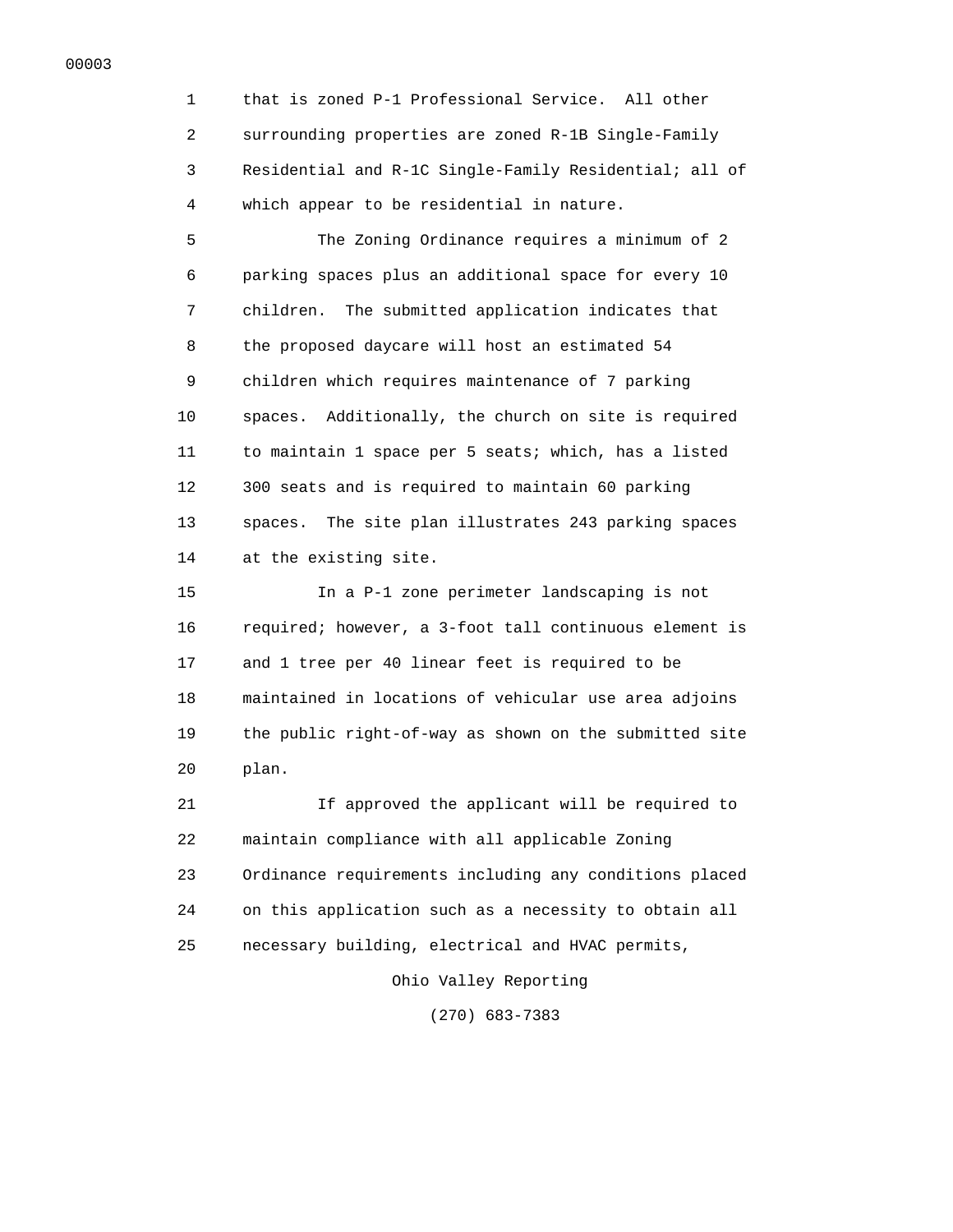```
 1 inspections and certificates of occupancy and 
  2 compliance. 
  3 We would like to enter the Staff Report into 
  4 the record as Exhibit A. 
 5 CHAIRMAN: Thank you, Mr. Pedley. 
  6 Is there someone here representing the 
 7 applicant? 
8 MR. MILLS: Yes.
 9 CHAIRMAN: Would you step forward, please. 
 10 MS. KNIGHT: Please state your name for the 
 11 record. 
 12 MR. MILLS: My name is Lee Mills with Bryant 
 13 Engineering. 
 14 (LEE MILLS SWORN BY ATTORNEY.) 
 15 CHAIRMAN: Do you have anything to add to what 
 16 Mr. Pedley has read into the application? 
 17 MR. MILLS: No. It's pretty straightforward. 
 18 He's pretty well covered it all. 
 19 CHAIRMAN: And you're going to be taking care 
 20 of how many children? 
 21 MR. MILLS: I think it's 54 max. 
 22 CHAIRMAN: That's a lot of kids. 
 23 Anyone on the committee have a question of the 
 24 applicant? 
 25 (NO RESPONSE) 
                    Ohio Valley Reporting 
                       (270) 683-7383
```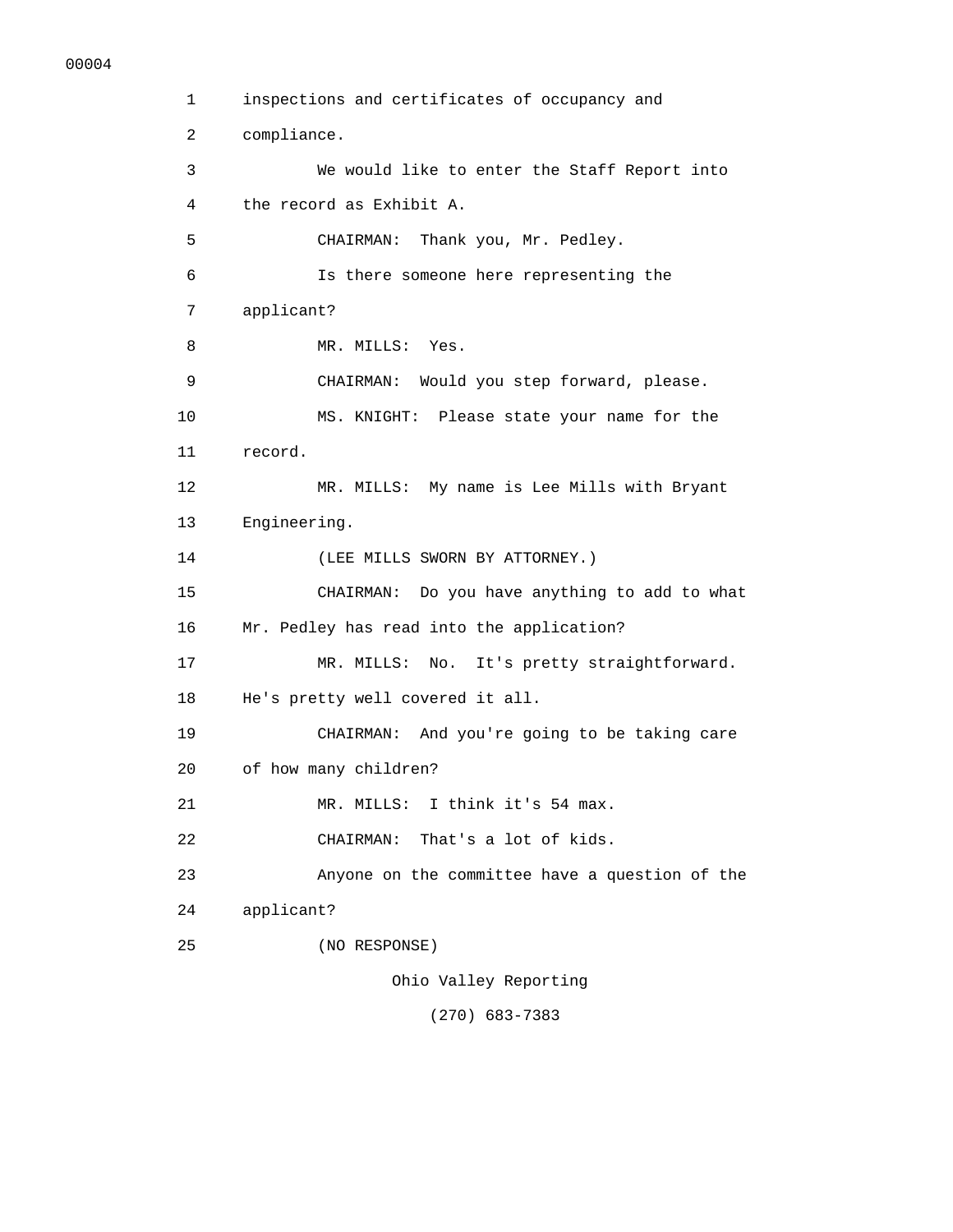| 1               | CHAIRMAN: Is there anyone here wishing to          |
|-----------------|----------------------------------------------------|
| $\overline{a}$  | speak in opposition to this application?           |
| 3               | (NO RESPONSE)                                      |
| 4               | Thank you.<br>CHAIRMAN:                            |
| 5               | Anyone ready to make a motion regarding this?      |
| 6               | Mr. Glenn.                                         |
| 7               | MR. GLENN: I will make a motion that we            |
| 8               | approve this application after hearing all of this |
| 9               | information here tonight, and based on the special |
| 10              | conditions of them obtaining all the necessary     |
| 11              | permits, inspections and certificates.             |
| 12 <sup>2</sup> | CHAIRMAN: We have a motion by Mr. Glen.<br>Any     |
| 13              | question on the motion?                            |
| 14              | (NO RESPONSE)                                      |
| 15              | CHAIRMAN: Do I hear a second?                      |
| 16              | MS. CLARK: Second.                                 |
| 17              | CHAIRMAN: Second by Ms. Clark. Any                 |
| 18              | questions?                                         |
| 19              | (NO RESPONSE)                                      |
| 20              | CHAIRMAN: All those in favor raise your right      |
| 21              | hand.                                              |
| 22              | (ALL BOARD MEMBERS PRESENT RESPONDED AYE.)         |
| 23              | CHAIRMAN: Motion carries.                          |
| 24              | Mr. Howard.                                        |
| 25              |                                                    |
|                 | Ohio Valley Reporting                              |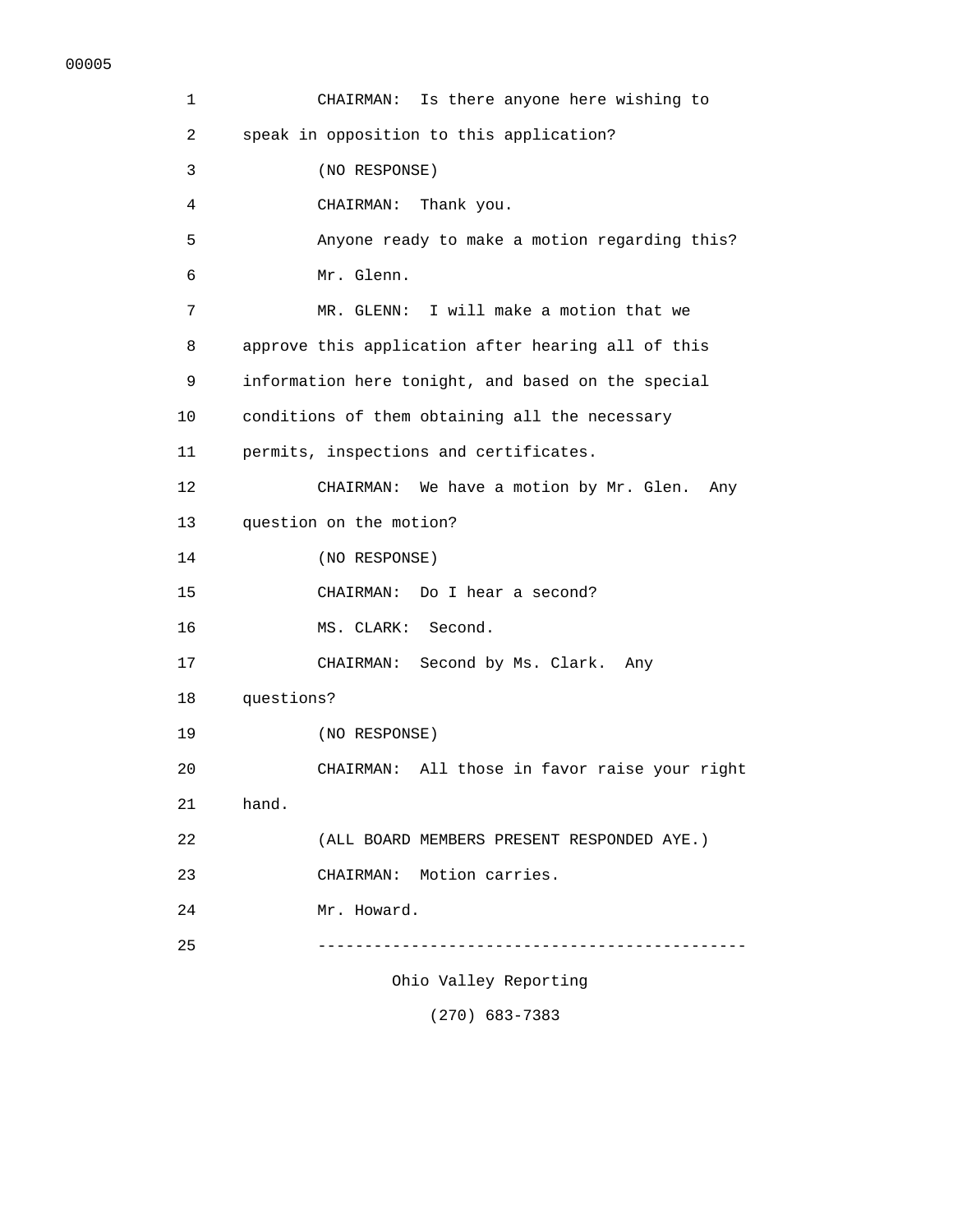## 1 VARIANCE

 2 ITEM 3 3 2104 West 8th Street, zoned R-4DT Inner-City Residential 4 Consider a request for a Variance in order to reduce the side building setback line on a corner lot to 5 which the homes are positioned back-to-back from 15-feet from the side street property line to 10-feet 6 from the side street property line. Reference: Zoning Ordinance, Article 3, 7 Section 3-5(a)(3) Applicant: Habitat for Humanity of Owensboro 8 9 MR. PEDLEY: The subject property is a vacant 10 40 by 140 lot zoned R-4DT Inner-City Residential and 11 is located at the intersection of West 8th Street and 12 Alpha Street. 13 Habitat for Humanity of Owensboro desires to 14 construct a single-family residence on the property. 15 The site plan indicate that the proposed residence is 16 24 feet wide. Currently, the 40-foot wide property 17 has 5 foot interior side yard building setback and a 18 15 foot street yard setback on a corner lot in which 19 the homes are positioned back-to-back. Consequently, 20 the proposed structure is too wide for the available 21 building envelope. 22 In order to constrict the desired home, the 23 applicant proposes a variance in order to reduce the 24 side building setback line on a corner lot in which 25 the homes are positioned back-to-back from 15-feet

Ohio Valley Reporting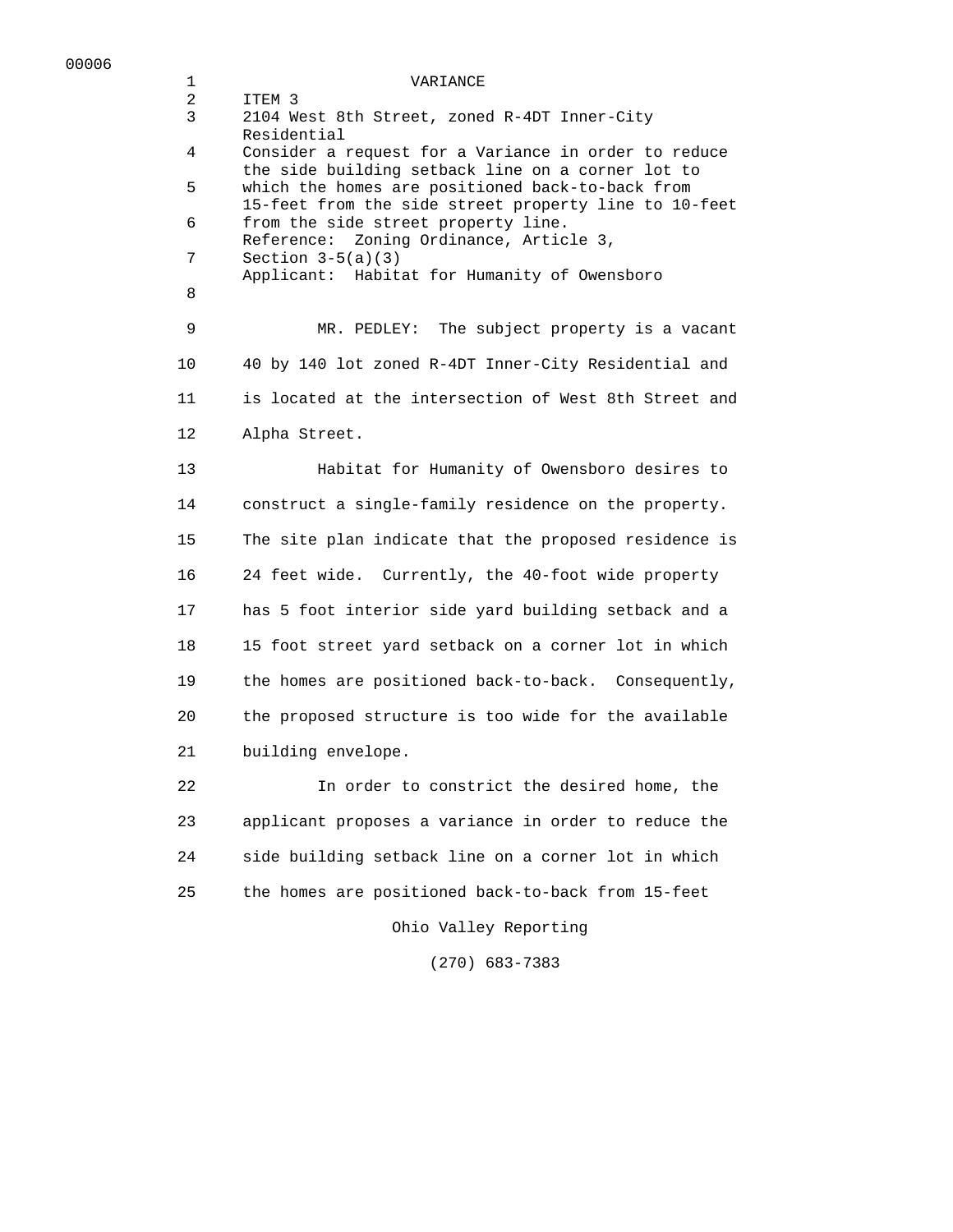1 from the side street property line to 10-feet from the 2 side street property line. Such a setback can be 3 found throughout the general vicinity of the subject 4 property as many homes in the area were built prior of 5 to the establishment of the zoning regulations. 6 Granting this variance to reduce the side 7 street yard building setback to 10-feet will not alter 8 the essential character of the general vicinity and 9 will not be an unreasonable circumvention of the 10 requirements of the zoning ordinance due to the 11 limited size of the subject property and the 12 precedence of the existing setback encroachments in 13 the area, nor will it affect the public safety or 14 cause a public hazard because the proposed structure 15 will maintain compliance with the intersection 16 sight-triangle regulations. 17 Staff recommends approval with the condition 18 that all necessary building, electrical and HVAC 19 permits, inspections and certificates of occupancy and 20 compliance are obtained. 21 We would like to enter the Staff Report into 22 the record as Exhibit B. 23 CHAIRMAN: Do we have someone here 24 representing the applicant? 25 MS. BRASWELL: Yes. Ohio Valley Reporting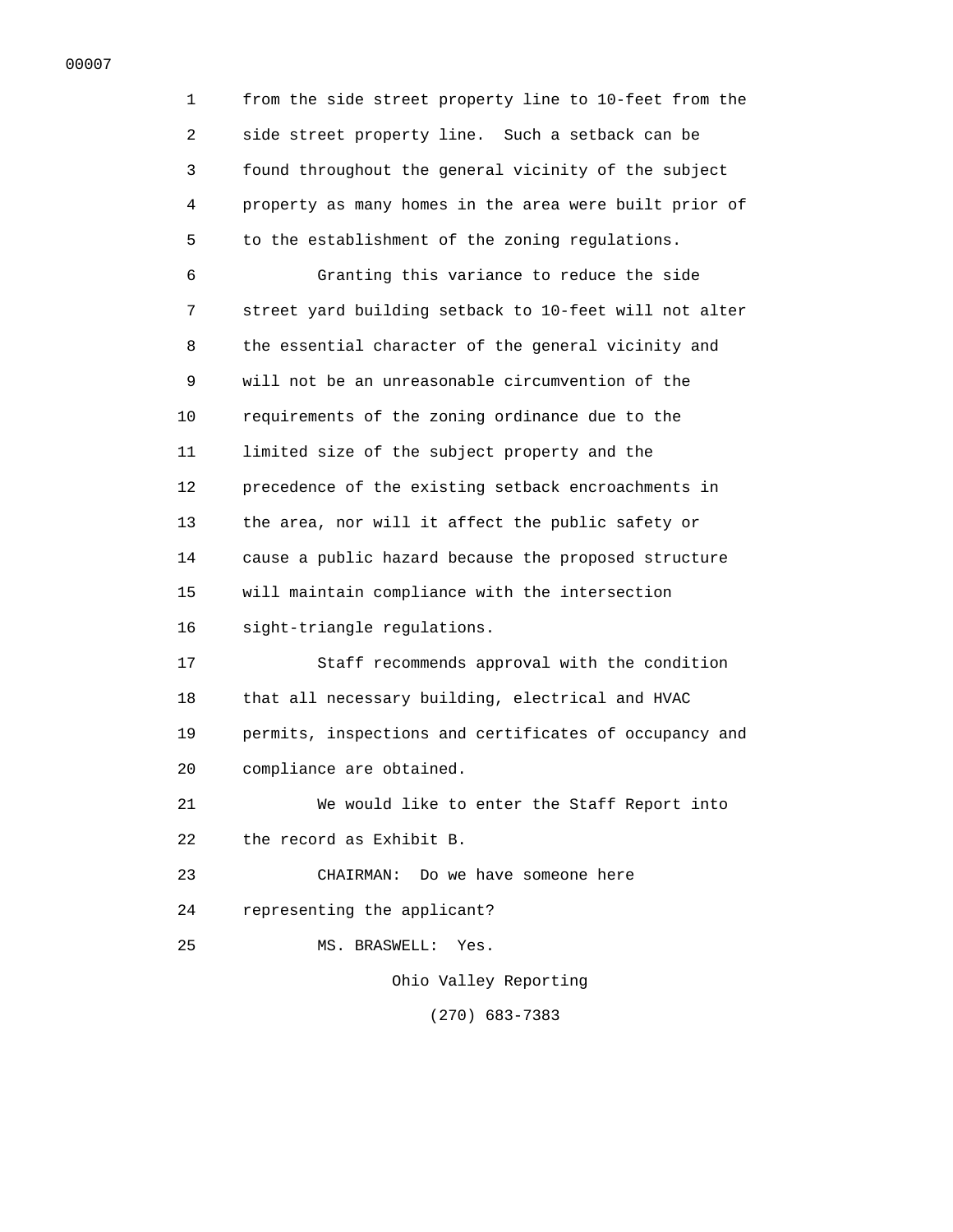1 CHAIRMAN: Please come forward. 2 MS. KNIGHT: Please state your name for the 3 record. 4 MS. BRASWELL: I'm Virginia Braswell. 5 (VIRGINIA BRASWELL SWORN BY ATTORNEY.) 6 MS. BRASWELL: I was just going to tell you 7 the family has been selected. The blueprint has been 8 picked out. The walls are in the process of being 9 built May 19th and transported to Owensboro, a special 10 program up Louisville. We just found out not long ago 11 that this family is going from a three bedroom to a 12 four bedroom as the lady is going to have a baby, she 13 and her husband. 14 It really is important if we can continue with 15 this on this site. 16 CHAIRMAN: Thank you. 17 Is there anyone here wishing to speak in 18 opposition to this item? 19 (NO RESPONSE) 20 CHAIRMAN: Hearing no opposition I'll 21 entertain a motion to dispose of the item. 22 Fred. 23 MR. REEVES: I move to approve it based on 24 Staff Findings of Fact 1 through 4, with the condition 25 that they obtain all necessary building, electrical Ohio Valley Reporting (270) 683-7383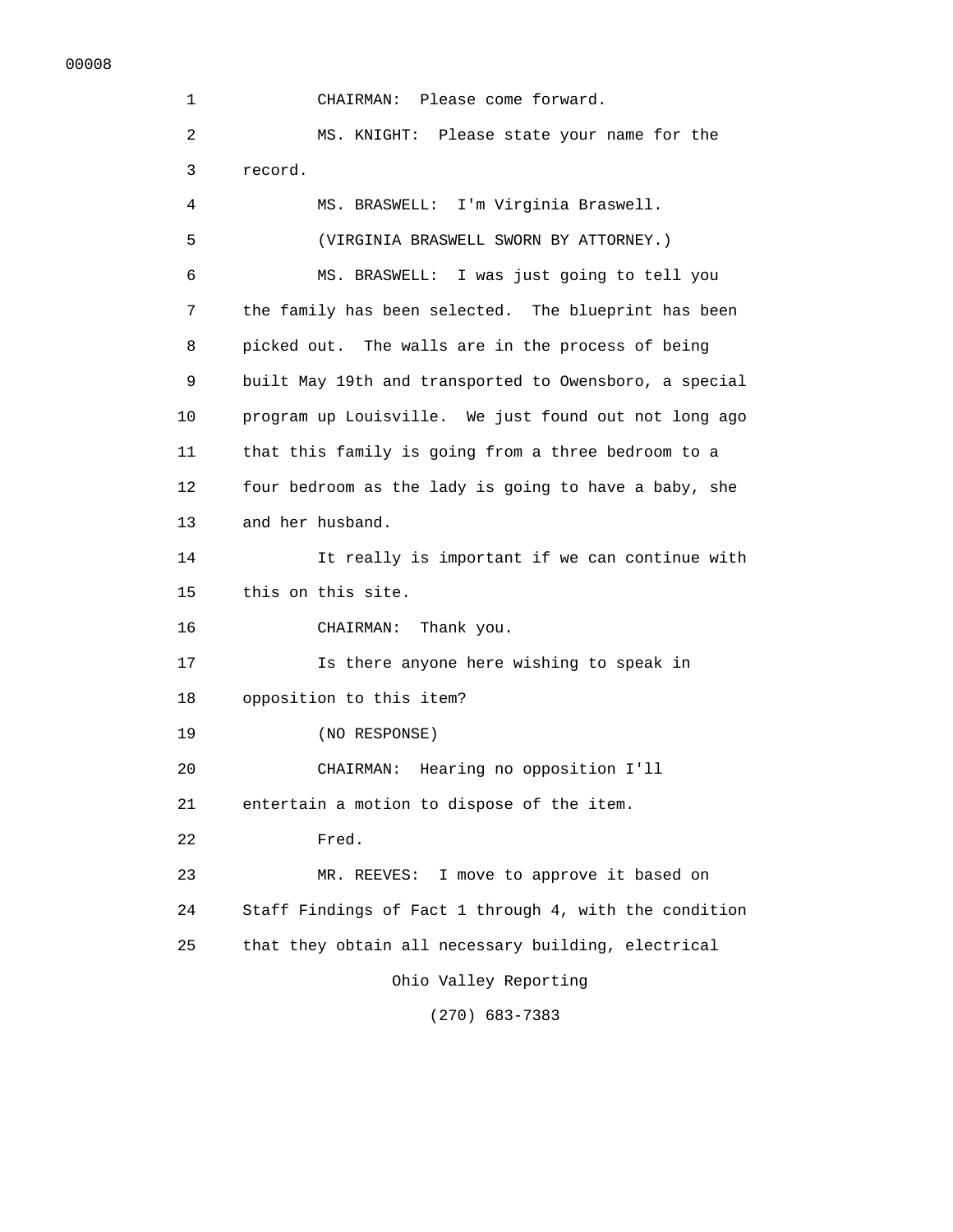| 1              | and HVAC permits, inspections and certificates of |
|----------------|---------------------------------------------------|
| $\overline{a}$ | occupancy and compliance.                         |
| 3              | CHAIRMAN: We have a motion for approval by        |
| 4              | Mr. Reeves. Is there a second?                    |
| 5              | MR. YEISER: Second.                               |
| 6              | CHAIRMAN: Second by Mr. Yeiser. Any question      |
| 7              | on the motion?                                    |
| 8              | (NO RESPONSE)                                     |
| 9              | CHAIRMAN: All those in favor raise your right     |
| 10             | hand.                                             |
| 11             | (ALL BOARD MEMBERS PRESENT RESPONDED AYE.)        |
| 12             | CHAIRMAN: Motion carries.                         |
| 13             | We have one more motion.                          |
| 14             | MS. MASON: Motion to adjourn.                     |
| 15             | MR. GLENN: Second.                                |
| 16             | CHAIRMAN: All those in favor of adjourning        |
| 17             | raise your right hand.                            |
| 18             | (ALL BOARD MEMBERS PRESENT RESPONDED AYE.)        |
| 19             | CHAIRMAN: We are adjourned.                       |
| 20             |                                                   |
| 21             |                                                   |
| 22             |                                                   |
| 23             |                                                   |
| 24             |                                                   |
| 25             |                                                   |
|                | Ohio Valley Reporting                             |